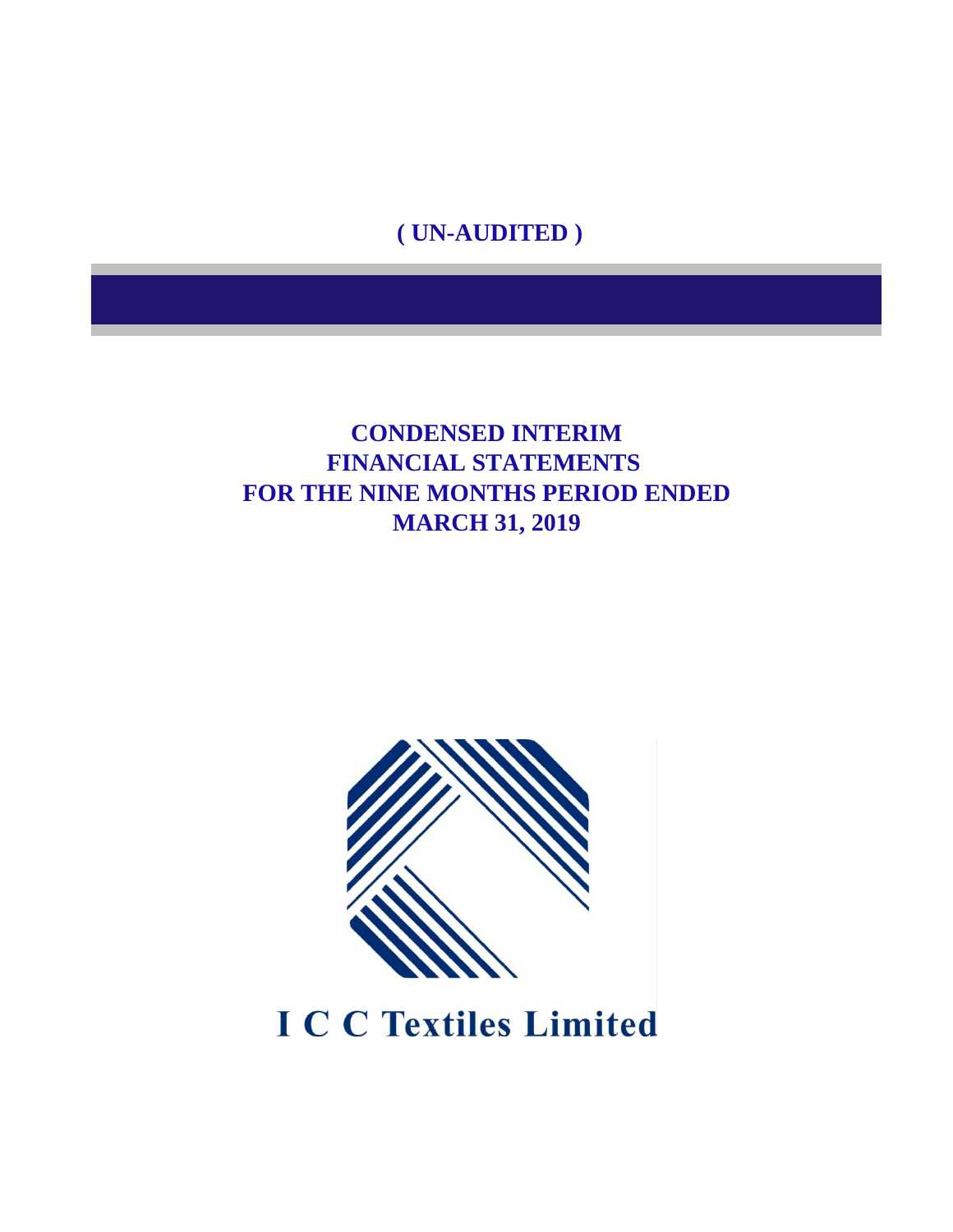#### **DIRECTORS' REPORT TO THE MEMBERS**

On behalf of the Board of Directors, I hereby present the condensed interim financial statements of the company for the period nine month ended March 31, 2019.

The company suffered a loss after tax amounting to Rs. 2.221 million on revenue of Rs. 17.457 million comprising rental income as against after tax loss of Rs. 13.136 million against revenue of Rs. 10.063 million in the corresponding period resulting in loss per share of Rs. 0.07 ( Jul-Mar 2018 Rs. 0.44 loss per share ). Reason for enhanced revenue is renting out additional covered area of mills premises as substantial quantity of the textile machinery disposed off by June 30, 2018 in accordance with our plan to consolidate company's resources by repaying bank borrowings through sale of inefficient / obsolete textile machinery and sponsors funds injection, and to rent out

During the period the Company's textiles operations remained suspended as non-efficient looms with allied equipment have already been sold out, accordingly profit and loss account of the discontinued operations has been separately prepared and included in the above cited results. We are in negotiation with various buyers for disposal of our remaining textile machinery classified as held for sale and in the process of renting out additional vacant factory buildings to enhance revenue.

As always, our dedicated work force deserves appreciation for good work.

For and on behalf of the Board of Directors

Lahore: Dated Apr 29, 2019 Pervaiz S. Siddiqi Javaid S. Siddiqi

Director Chief Executive

#### **ICC TEXTILES LIMITED STATEMENT OF FINANCIAL POSITION AS AT MARCH 31, 2019**

| <b>EQUITY AND LIABILITIES</b>                                        | <b>Note</b> | <b>Mar 2019</b><br><b>Rupees</b> | <b>Jun 2018</b><br><b>Rupees</b> |
|----------------------------------------------------------------------|-------------|----------------------------------|----------------------------------|
| <b>SHARE CAPITAL</b>                                                 |             |                                  |                                  |
| <b>Authorised share capital</b>                                      |             |                                  |                                  |
| 32,000,000 ordinary shares (June 2018: 32,000,000) of Rs.10 each     |             | 320,000,000                      | 320,000,000                      |
| <b>Issued, Subscribed &amp; Paid up share capital</b>                |             |                                  |                                  |
| 30,001,120 ordinary shares (June 2018: 30,001,120)                   |             | 300,011,200                      | 300,011,200                      |
| SURPLUS ON REVALUATION OF PROPERTY, PLANT AND EQUIPMENT - NET OF TAX |             | 570,918,759                      | 574,923,455                      |
| <b>ACCUMULATED LOSS</b>                                              |             | (742, 901, 755)                  | (741,670,612)                    |
|                                                                      |             | 128,028,204                      | 133,264,043                      |
|                                                                      |             |                                  |                                  |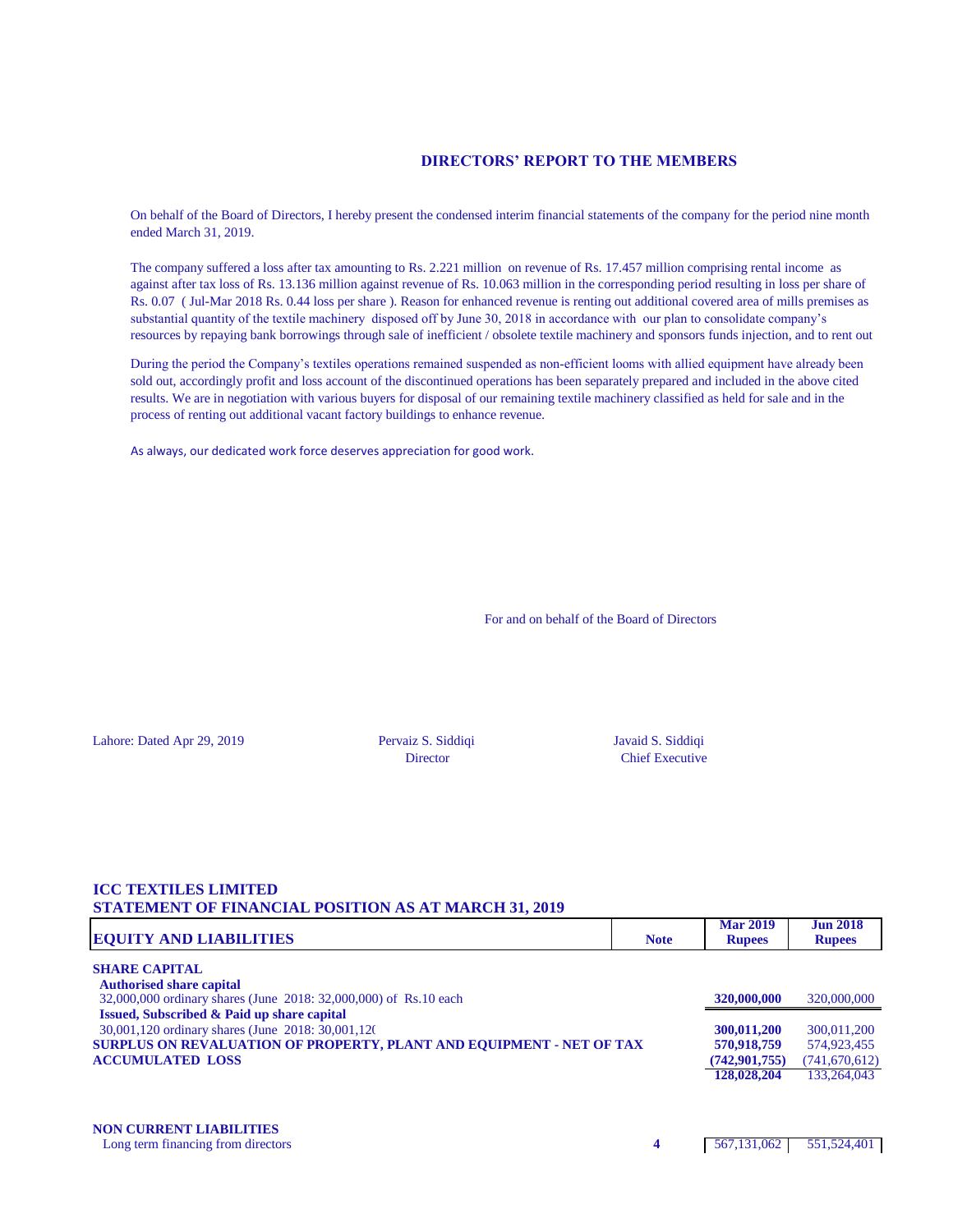| Long term financing from commercial banks<br>Deferred liabilities               | 5 | $\Omega$<br>79,476,030<br>646,607,092 | $\overline{0}$<br>85,887,966<br>637,412,367         |
|---------------------------------------------------------------------------------|---|---------------------------------------|-----------------------------------------------------|
| <b>CURRENT LIABILITIES</b>                                                      |   |                                       |                                                     |
| Trade and other payables                                                        |   | 103,995,330                           | 91,949,560                                          |
| Security deposits                                                               |   | 5,756,363                             | 5,546,163                                           |
| Accrued mark-up                                                                 |   | 65,266,750                            | 29,833,050                                          |
| Short term borrowings                                                           |   | 35,973,713                            | 35,810,966                                          |
| Un-claimed dividend                                                             |   | 1,662,656                             | 1,662,656                                           |
|                                                                                 |   | 212,654,812                           | 164,802,395                                         |
| <b>CONTINGENCIES AND COMMITMENTS</b>                                            | 6 |                                       |                                                     |
|                                                                                 |   | 987,290,108                           | 935,478,805                                         |
| <b>ASSETS</b>                                                                   |   |                                       |                                                     |
| <b>NON CURRENT ASSETS</b>                                                       |   |                                       |                                                     |
| Property, plant and equipment                                                   |   | 11,767,567                            | 13,453,832                                          |
| Investment property                                                             |   | 910,819,885                           | 844,019,885                                         |
| Long term loans and advances                                                    |   | 82,000                                | 58,000                                              |
| Long term deposits                                                              |   | 1,469,034                             | 1,629,034                                           |
|                                                                                 |   | 924,138,486                           | 859,160,751                                         |
| <b>CURRENT ASSETS</b>                                                           |   |                                       |                                                     |
| Stores, spares and loose tools                                                  |   | 11,578,346                            | 15,880,663                                          |
|                                                                                 |   | 0                                     | 734,477                                             |
|                                                                                 |   |                                       | $\Omega$                                            |
| Stock in trade                                                                  |   |                                       |                                                     |
| <b>Trade debts</b>                                                              |   | 829,084                               |                                                     |
| Loans and advances                                                              |   | 901,026                               | 734,665                                             |
| Short term prepayments and other receivables<br>Tax refunds due from Government |   | 593,331                               | 1,392,421                                           |
| Cash and bank balances                                                          |   | 34,698,277                            |                                                     |
|                                                                                 |   | 3,249,795<br>51,849,859               |                                                     |
| Non-current assets classified as held for sale                                  |   | 11,301,762                            | 37,645,656<br>1,362,310<br>57,750,192<br>18,567,862 |

| Lahore: Dated Apr 29, 2019                                                                                                                              | <b>Chief Executive Officer</b> |                                                         | <b>Director</b>                                                      | <b>Chief Financial Officer</b>                    |                                                                 |
|---------------------------------------------------------------------------------------------------------------------------------------------------------|--------------------------------|---------------------------------------------------------|----------------------------------------------------------------------|---------------------------------------------------|-----------------------------------------------------------------|
| <b>ICC TEXTILES LIMITED</b><br><b>STATEMENT OF PROFIT OR LOSS AND</b><br><b>OTHER COMPREHENSIVE INCOME FOR</b><br><b>THE QUARTER ENDED MAR 31, 2019</b> | <b>Note</b>                    | <b>Jul 2018 to</b><br><b>Mar 2019</b><br><b>Rupees</b>  | <b>Jul 2017 to</b><br><b>Mar 2018</b><br><b>Rupees</b>               | Jan-Mar<br>2019<br><b>Rupees</b>                  | Jan-Mar<br>2018<br><b>Rupees</b>                                |
| <b>REVENUE</b><br><b>DIRECT COST</b><br><b>GROSS PROFIT / (LOSS)</b>                                                                                    | 8                              | 17,456,786<br>(8,408,500)<br>9,048,286                  | 10,062,552<br>(10, 213, 747)<br>(151, 195)                           | 5,398,917<br>(2,312,233)<br>3,086,684             | 5,833,442<br>(3,743,772)<br>2,089,670                           |
| <b>DISTRIBUTION COST</b><br><b>ADMINISTRATION COST</b><br><b>OTHER EXPENSES</b><br><b>OTHER INCOME</b><br><b>OPERATING LOSS</b>                         |                                | (22, 383, 114)<br>(678, 705)<br>2,350<br>(14, 011, 183) | (429,756)<br>(18, 921, 881)<br>(630, 831)<br>222,735<br>(19,910,928) | (7,867,638)<br>(227, 134)<br>2,261<br>(5,005,827) | (47, 640)<br>(6,078,220)<br>(203,743)<br>220,081<br>(4,019,852) |
| <b>FINANCE COST</b><br><b>CHANGE IN FAIR VALUE OF INVESTMENT PROPERTY</b><br><b>LOSS BEFORE TAXATION</b>                                                |                                | (47,915,805)<br>66,800,000<br>4,873,011                 | (37,812,515)<br>48,501,126<br>(9,222,317)                            | (16, 668, 707)<br>(21,674,535)                    | (12,788,495)<br>(16,808,347)                                    |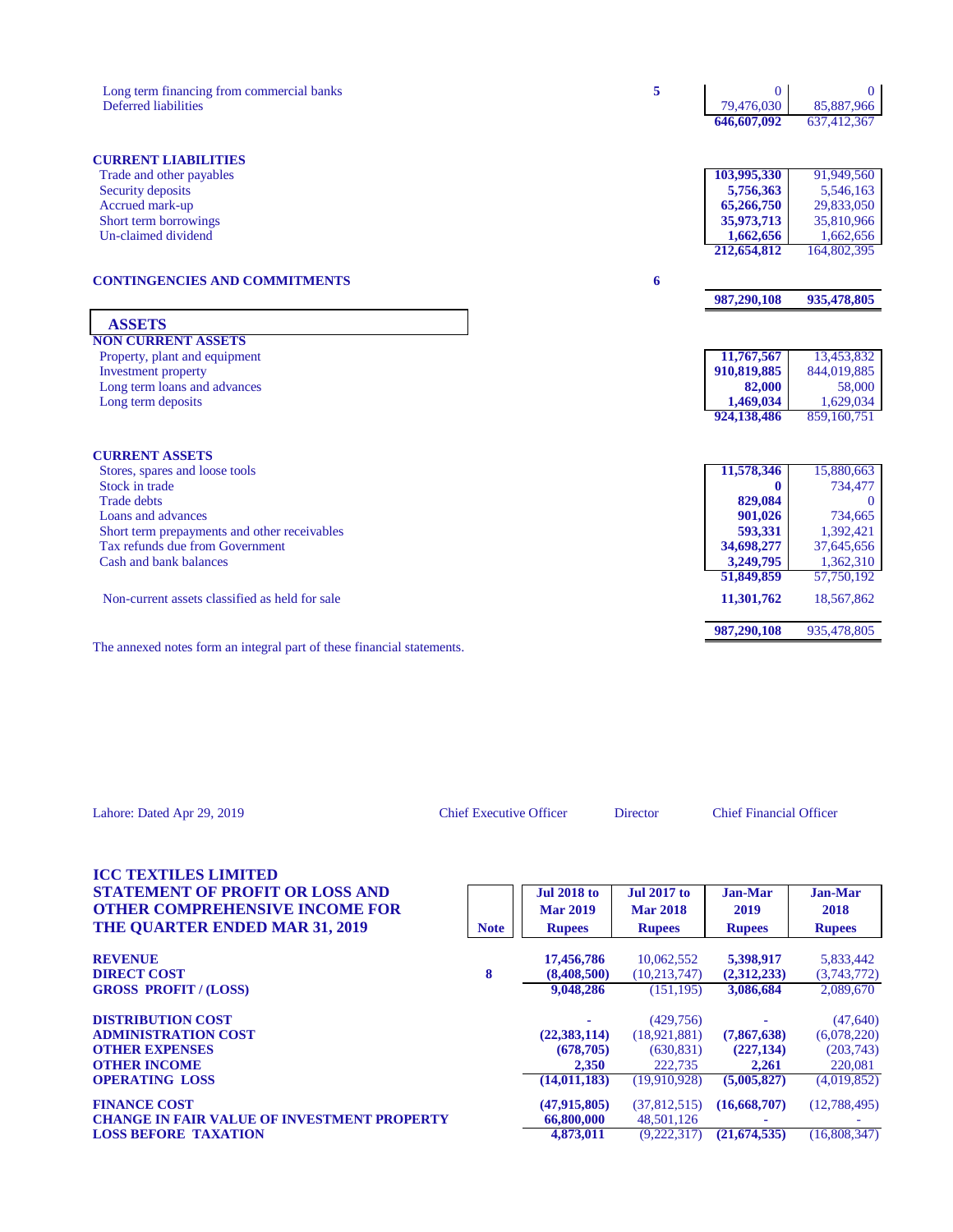| <b>TAXATION</b>                                                   | 12 | (3,671,281) | (1,514,727)    | (1,309,452)  | (1,180,900)    |
|-------------------------------------------------------------------|----|-------------|----------------|--------------|----------------|
| <b>LOSS AFTER TAXATION FROM</b><br><b>CONTINUING OPERATIONS</b>   |    | 1.201.730   | (10.737.044)   | (22.983.987) | (17,989,247)   |
| <b>LOSS AFTER TAXATION FROM</b><br><b>DISCONTINUED OPERATIONS</b> | 13 | (3.423.119) | (2.398.887)    | (1.188.808)  | (8,273,114)    |
| <b>LOSS AFTER TAXATION</b>                                        |    | (2,221,388) | (13, 135, 931) | (24.172.794) | (26, 262, 361) |
| <b>OTHER COMPREHENSIVE INCOME</b>                                 |    |             |                |              |                |

**Items that may be reclassified subsequently to profit or loss** 

**Items that will not be reclassified to profit or loss**

**Revaluation surplus arisen on property, plant and equipment (net of tax )**  $\qquad \qquad$  **8,704,028 Revaluation decrease in non-current assets**

 **classified as held for sale (net of tax)**  $(3,014,451)$   $(11,592,411)$ 

## **TOTAL OTHER COMPREHENSIVE LOSS FOR THE PERIOD (3,014,451) (2,888,383)** - -

# **TOTAL COMPREHENSIVE INCOME FOR THE PERIOD (5,235,839) (16,024,314)** (24,172,794) (26,262,361) **LOSS PER SHARE- BASIC AND DILUTED**

 **- LOSS PER SHARE FROM CONTINUING OPERATIONS**  $\begin{array}{cccc} 0.04 & (0.36) & (0.77) & (0.60) \\ - \text{LOSS PER SHARE FROM DISCONTINUED OPERATIONS} & (0.11) & (0.08) & (0.04) \\ \end{array}$ **- LOSS PER SHARE FROM DISCONTINUED OPERATIONS** (0.11) (0.08) (0.04) (0.28)<br>(0.07) (0.44) (0.81) (0.88)

#### **STATEMENT OF CHANGES IN Paid-up Revaluation Accumulated EQUITY FOR THE QUARTER Capital Capital Surplus** (Loss) Total **ENDED MARCH 31, 2019**

**Balance as at July 01, 2017** Other comprehensive income for the period Net loss for the period Total comprehensive income for the period Incremental depreciation - net of tax **Balance as at March 31, 2018** 

**Balance as at July 01, 2018** Other comprehensive income for the period **(3,014,451) - (3,014,451)** Net loss for the period Total comprehensive income for the period Incremental depreciation - net of tax **Balance as at March 31, 2019 300,011,200 570,918,759 (742,901,755) 128,028,204**

| <b>Kupees</b> | <b>Kupees</b>  | <b>Kupees</b>                                                         | <b>Kupees</b>                        |
|---------------|----------------|-----------------------------------------------------------------------|--------------------------------------|
|               |                |                                                                       |                                      |
| 300,011,200   | 603,715,735    | (787, 599, 477)                                                       | 116, 127, 458                        |
|               | (2,888,383)    |                                                                       | (2,888,383)                          |
|               |                | (13, 135, 931)                                                        | (13, 135, 931)                       |
|               | (2,888,383)    | (13, 135, 931)                                                        | (16,024,314)                         |
|               | (27, 174, 237) | 27, 174, 237                                                          |                                      |
| 300,011,200   | 573,653,115    | (773, 561, 171)                                                       | 100, 103, 144                        |
| 300,011,200   | 574,923,455    | (741, 670, 612)                                                       | 133,264,043                          |
|               | (3,014,451)    |                                                                       | (3,014,451)                          |
|               | 0              | (2,221,388)                                                           | (2,221,388)                          |
|               | (3,014,451)    | (2,221,388)                                                           | (5,235,839)                          |
|               | (990, 246)     | 990,246                                                               |                                      |
|               | ----------     | $\mathbf{A}$ , and $\mathbf{A}$ , and $\mathbf{A}$ , and $\mathbf{A}$ | $\overline{1}$ and an $\overline{1}$ |

 **- -** - -

 **(3,014,451) (2,888,383)** - -

 **(0.07)** (0.44) **(0.81)** (0.88)

The annexed notes form an integral part of these financial statements.

| <b>Chief Executive Officer</b>                          | <b>Director</b> |                    |                                |
|---------------------------------------------------------|-----------------|--------------------|--------------------------------|
|                                                         |                 | <b>Jul 2018 to</b> | <b>Jul 2017 to</b>             |
|                                                         |                 | <b>Mar 2019</b>    | <b>Mar 2018</b>                |
|                                                         | <b>Note</b>     | <b>Rupees</b>      | <b>Rupees</b>                  |
| <b>CASH FLOW FROM OPERATING ACTIVITIES</b>              |                 |                    |                                |
|                                                         | 14              | (6,272,872)        | (17,088,827)                   |
|                                                         | 14              | 11,654,590         | (16,522,026)                   |
|                                                         |                 | 5,381,718          | (33,610,853)                   |
|                                                         |                 | (325, 445)         | (445, 168)                     |
|                                                         |                 | (1,069,465)        | (1,050,506)                    |
|                                                         |                 | (8,436,084)        | (3,433,965)                    |
|                                                         |                 | (9,830,994)        | (4,929,640)                    |
|                                                         | (A)             | (4,449,275)        | (38, 540, 493)                 |
|                                                         |                 |                    |                                |
|                                                         |                 | 136,000            | 42,000                         |
| Sale proceeds of property, plant and equipment & assets |                 |                    |                                |
|                                                         |                 | 2,588,013          | 74, 347, 268                   |
|                                                         |                 |                    | <b>Chief Financial Officer</b> |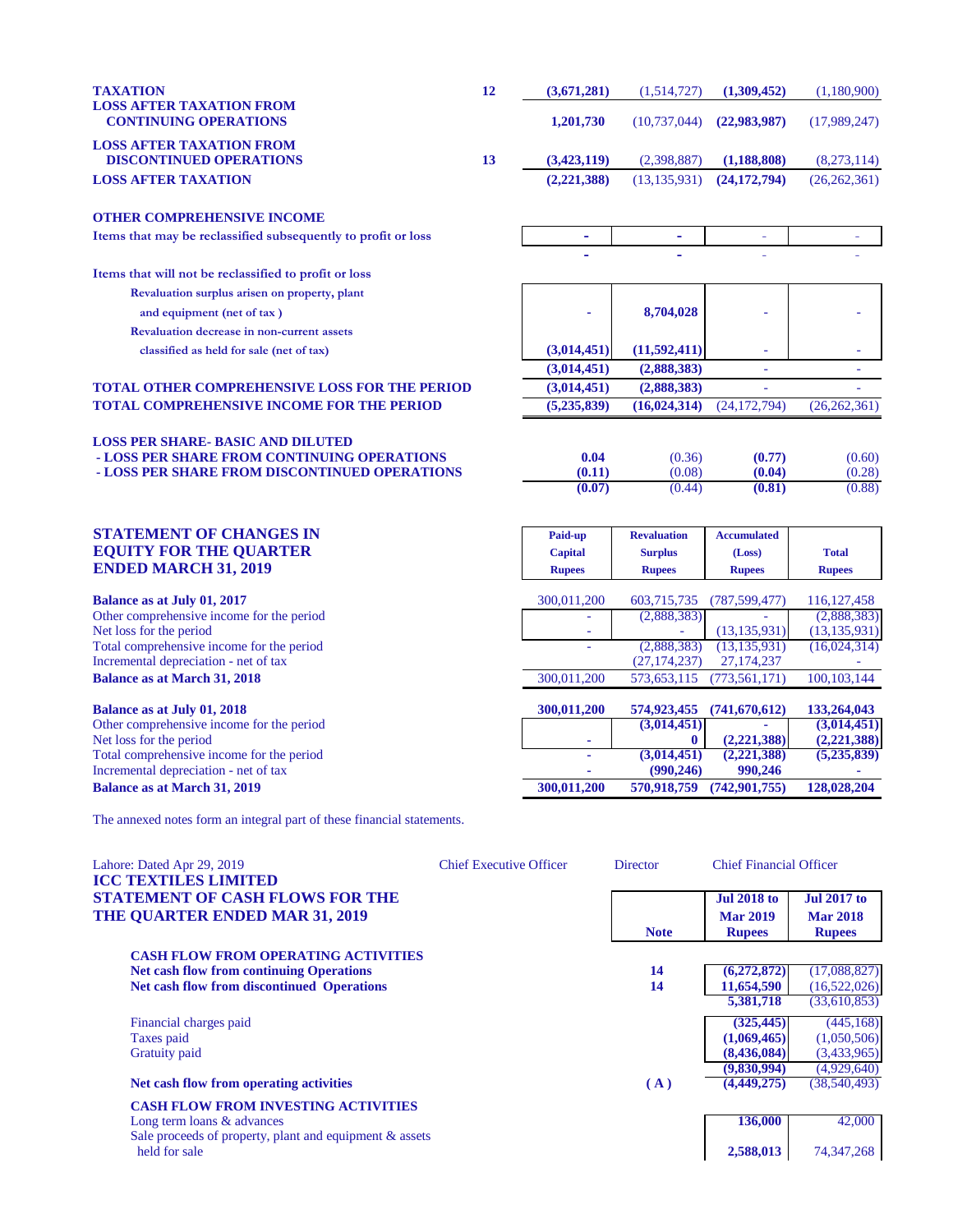| Fixed capital expenditure<br>Net cash flow from investing activities   | (B)       | ۰<br>2.724,013 | 74,389,268    |
|------------------------------------------------------------------------|-----------|----------------|---------------|
| <b>CASH FLOW FROM FINANCING ACTIVITIES</b>                             |           |                |               |
| Short term borrowings - Secured                                        |           | 162,747        | (617, 139)    |
| Long term financing from commercial banks-Secured                      |           |                | (15,000,000)  |
| Long term loans from directors                                         |           | 3,450,000      | 8,140,000     |
| Net cash flow from financing activities                                | (C)       | 3,612,747      | (7, 477, 139) |
| Net Increase/(Decrease) in cash and bank balances                      | $A+B+C$ ) | 1,887,484      | 28,371,636    |
| Cash & bank balances at the beginning of the period                    |           | 1,362,310      | 455,207       |
| Cash & bank balances at the end of the period                          |           | 3.249.795      | 28,826,843    |
| The annexed notes form an integral part of these financial statements. |           |                |               |

Lahore: Dated Apr 29, 2019 Chief Executive Officer Director Chief Financial Officer

#### **ICC TEXTILES LIMITED NOTES TO THE FINANCIAL STATEMENTS FOR THE THE QUARTER ENDED MAR 31, 2019**

- **1** These accounts have been prepared in accordance with the requirements of International Accounting Standard No. 34 "Interim Financial Reporting".
- **2** The accounts are being submitted to the shareholders as required by Section 237 of The Companies Act, 2017.
- **3** The accounting policies adopted for the preparation of the accounts are the same as those of applied in the preparation of the preceding annual published financial statements of the company for the year ended June 30, 2018.

|     |                                                      |          | <b>Mar 2019</b><br><b>Rupees</b> | <b>Jun 2018</b><br><b>Rupees</b> |
|-----|------------------------------------------------------|----------|----------------------------------|----------------------------------|
|     | <b>LONG TERM FINANCING FROM DIRECTORS- Unsecured</b> |          |                                  |                                  |
|     | Interest free loan                                   | 4.1      | 177,418,795                      | 165, 262, 134                    |
|     | Interest bearing loans - 2                           | 4.2      | 179,712,267                      | 166,262,267                      |
|     | Interest bearing loan - 3                            | 4.3      | 70,000,000                       | 80,000,000                       |
|     | Interest bearing loan - 1                            | 4.4      | 140,000,000                      | 140,000,000                      |
|     |                                                      |          | 567,131,062                      | 551,524,401                      |
| 4.1 | Original Loan amounts                                |          | 321,531,223                      | 321,531,223                      |
|     | Less: Present value adjustment                       |          | 206,132,600                      | 206, 132, 600                    |
|     |                                                      |          | 115,398,623                      | 115,398,623                      |
|     | Add: Interest charged to profit and loss account     |          | 62,020,172                       | 49,863,511                       |
|     | .                                                    | -------- | 177,418,795                      | 165,262,134                      |

- **4.1.1** These interest free loans are repayable in lump sum on June 30, 2025 ( 2018: June 30, 2025 )
- **4.1.2** These interest free loans have been measured at amortized cost by using the weighted average interest rate ranging from 8.06% to 11.64%.
- **4.2** These loans carry mark-up @ One Month KIBOR plus 2% ( ranging from 9.03% to 12.66% ) and are repayable in lump sum on December 31, 2020.
- **4.3** The loan carry mark-up @ One Month KIBOR plus 2% ( ranging from 9.03% to 12.66% )and repayable in lump sum on June 30, 2025.
- **4.4** The loan carry mark-up @ One Month KIBOR plus 2% ( ranging from 9.03% to 12.66% )and repayable in lump sum on June 30, 2025.

| <b>LONG TERM FINANCING FROM COMMERCIAL BANK-Secured</b> |     |   |                |
|---------------------------------------------------------|-----|---|----------------|
| Original Loan amount - Interest free                    | 5.1 | ۰ | 86,215,829     |
| Less: Repayments up to end of period                    |     | ۰ | (86, 215, 829) |
| Less: Present value adjustment                          |     | ۰ | (8,604,541)    |
|                                                         |     |   | (8,604,541)    |
| Add: Interest charged to profit and loss account        |     |   | 8,604,541      |
|                                                         |     |   |                |

**5.1** The loan was obtained from Faysal Bank Limitedin accordance with Finance Facilities Setellement Agreement dated December 15, 2016. this was repayable by May 28, 2018, but was fully repaid by the company in April 2018.

#### **6 CONTINGENCIES AND COMMITMENTS**

#### 6.1 **Contingencies**

There are no other significant activities since June 30, 2018 affecting financial statements.

### **7 PROPERTY, PLANT AND EQUIPMENT**

7.1 **OPERATING FIXED ASSETS Rupees Rupees**

| <b>Un-audited</b> | <b>Audited</b>  |
|-------------------|-----------------|
| <b>Mar 2019</b>   | <b>Jun 2018</b> |
| <b>Rupees</b>     | <b>Rupees</b>   |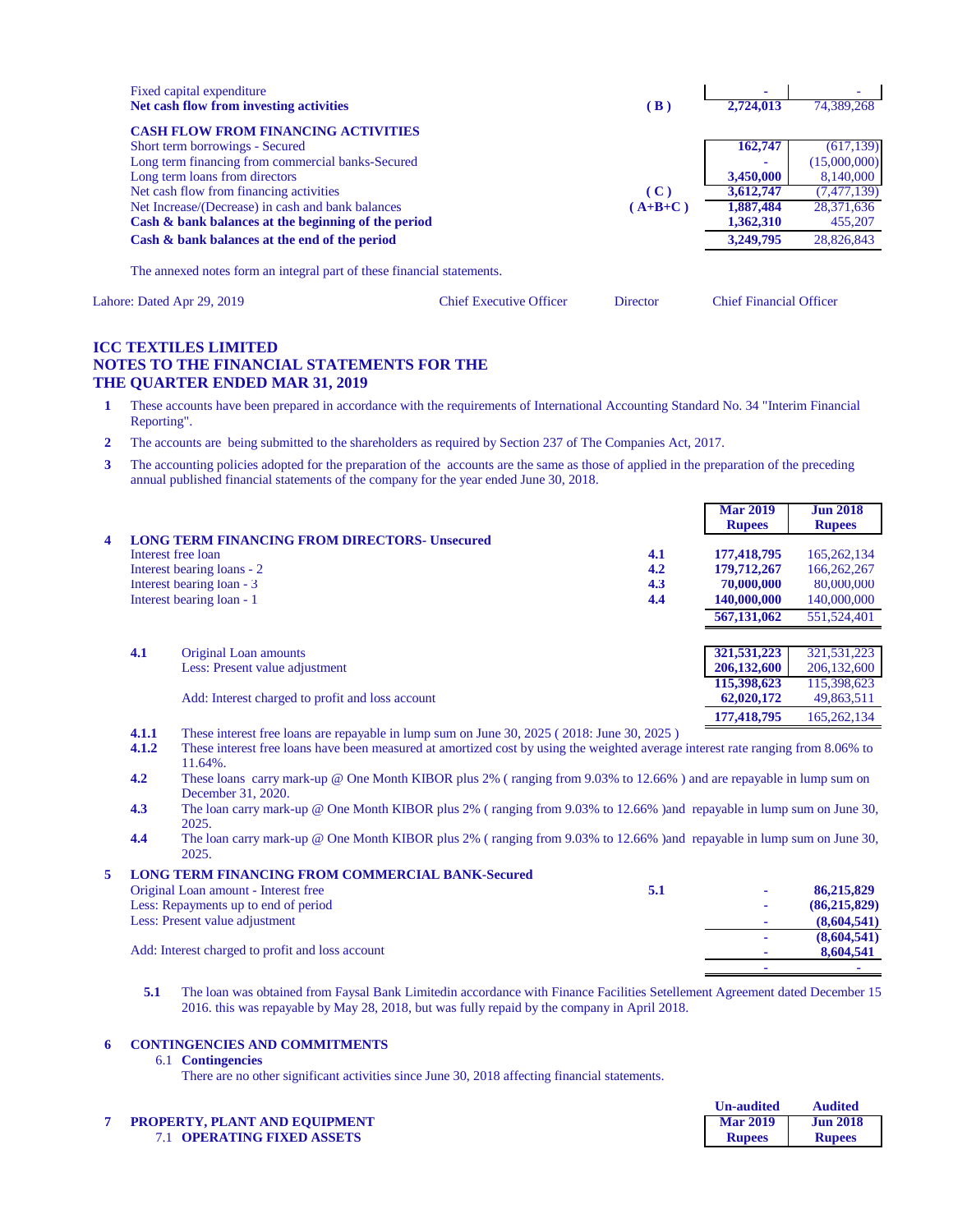|   |       | Written down value - opening                                          | 13,453,832  | 242,182,764     |
|---|-------|-----------------------------------------------------------------------|-------------|-----------------|
|   |       | Add: Surplus on revaluation of fixed assets during the period / year  |             | 13,184,709      |
|   |       | Add: Cost of additions during the period/year                         |             | 4,600           |
|   |       |                                                                       | 13,453,832  | 255,372,073     |
|   |       | Disposals during the period / year (W.D.V.)                           | 43,423      | 27,791,648      |
|   |       | Depreciation charge for the period / year                             | 1,642,842   | 9,239,753       |
|   |       |                                                                       | 1,686,265   | 37,031,401      |
|   |       | Less: Transfer to non-current assets classified as held for sale      |             | (71, 467, 850)  |
|   |       | Less: Transfer to investment property Written down value - closing    |             | (133, 418, 990) |
|   |       |                                                                       | 11,767,567  | 13,453,832      |
|   | 7.1.1 | Cost of additions during the period / year                            |             |                 |
|   |       | Office equipment                                                      |             | 4,600           |
|   |       |                                                                       |             | 4,600           |
|   | 7.1.2 | Disposals during the period / year                                    |             |                 |
|   |       | Cost                                                                  | 1,167,515   | 29,283,072      |
|   |       | Less: Accumulated depreciation                                        | (1,124,092) | (1,491,424)     |
|   |       | Written down value                                                    | 43,423      | 27,791,648      |
| 8 |       | <b>INVESTMENT PROPERTY</b>                                            |             |                 |
|   |       | <b>Opening Balance:</b>                                               |             |                 |
|   |       | Free hold land                                                        | 668,000,000 | 487,900,000     |
|   |       | Buildings on freehold land                                            | 176,019,885 | 132,449,770     |
|   |       |                                                                       | 844,019,885 | 620,349,770     |
|   |       | Transferred from property, plant and equipment during the period/year |             |                 |
|   |       | Free hold land                                                        |             | 88,125,000      |
|   |       | Buildings on freehold land                                            | ×,          | 45,293,990      |
|   |       |                                                                       |             | 133,418,990     |
|   |       | Carrying value before revaluation                                     |             |                 |
|   |       | Free hold land                                                        | 668,000,000 | 576,025,000     |
|   |       | Buildings on freehold land                                            | 176,019,885 | 177,743,760     |
|   |       | Change in fair values during the period/year:                         | 844,019,885 | 753,768,760     |
|   |       | Free hold land                                                        | 66,800,000  | 91,975,000      |
|   |       | Buildings on freehold land                                            |             | (1,723,875)     |
|   |       |                                                                       | 66,800,000  | 90,251,125      |
|   |       | Fair values as at December 31/June 30:                                |             |                 |
|   |       | Free hold land                                                        | 734,800,000 | 668,000,000     |
|   |       | Buildings on freehold land                                            | 176,019,885 | 176,019,885     |
|   |       |                                                                       | 910,819,885 | 844,019,885     |

#### **9 NON- CURRENT ASSETS CLASSIFIED AS HELD FOR SALE**

This represents realizable value of following assets classified as held for sale. The proceeds will be utilized to settle / reduce banks' finance facilities in order to reduce dependency on external debts and finance cost of the Company, as per plan approved by the Board of directors:

|             | <b>Un-audited</b> | <b>Audited</b>           |
|-------------|-------------------|--------------------------|
| <b>Note</b> | <b>Mar 2019</b>   | <b>Jun 2018</b>          |
|             | <b>Rupees</b>     | <b>Rupees</b>            |
|             |                   |                          |
|             |                   | 18,567,862               |
| 9.2         |                   |                          |
|             |                   | 18,567,862               |
|             |                   |                          |
|             |                   |                          |
|             | 2,080,000         | 2,080,000                |
|             | 4,160,000         | 4,160,000                |
|             | 12,327,862        |                          |
|             | 18,567,862        | 6,240,000                |
|             |                   |                          |
|             |                   | 67, 202, 385             |
|             | (4,740,000)       | (16,800,596)             |
|             | (2,526,100)       | (38,073,927)             |
|             | 11,301,762        | 18,567,862               |
|             | 9.1               | 11,301,762<br>11,301,762 |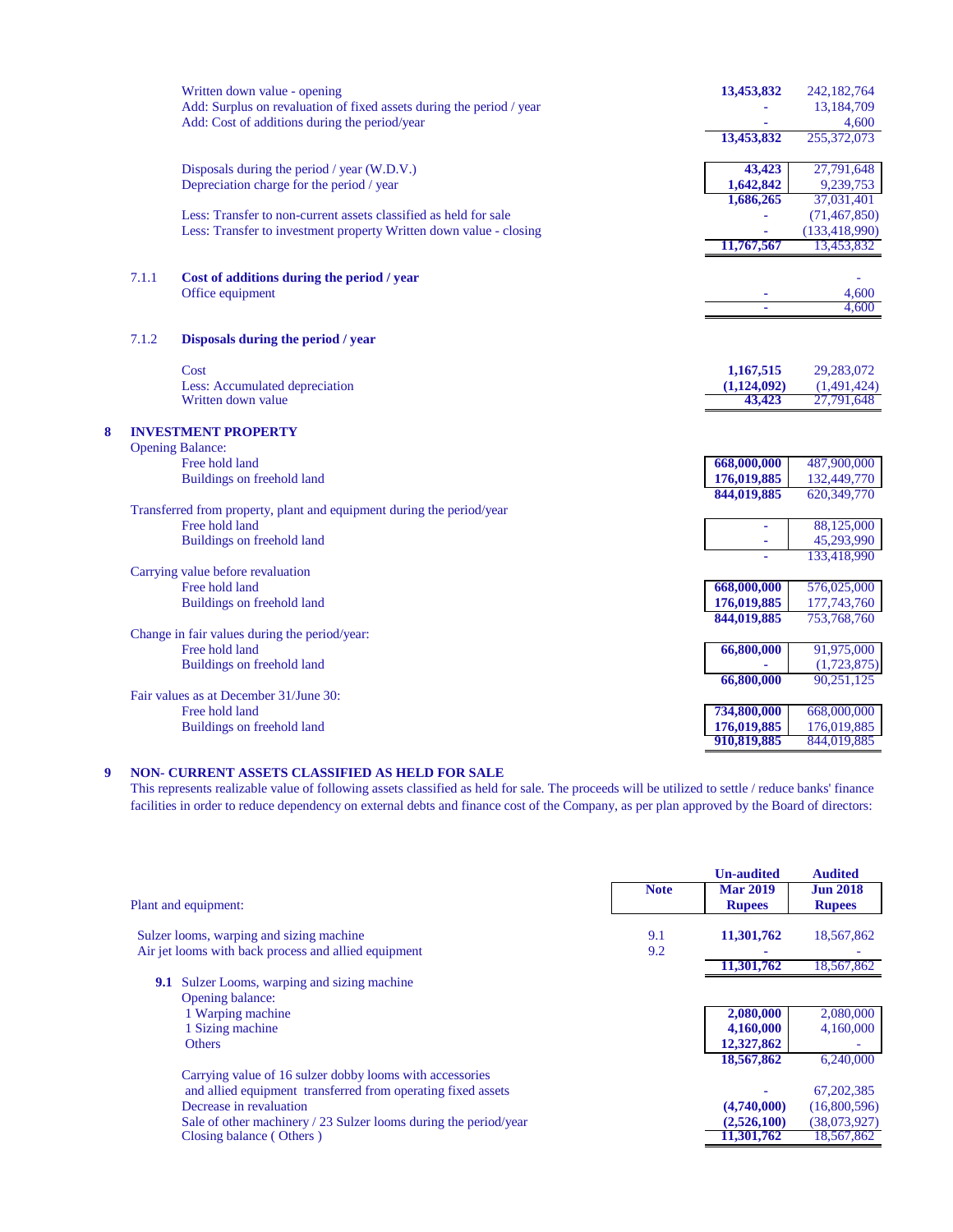|    |                                                                           |                                                 | <b>Un-audited</b>        | <b>Un-audited</b>          |
|----|---------------------------------------------------------------------------|-------------------------------------------------|--------------------------|----------------------------|
|    |                                                                           |                                                 | <b>Mar 2019</b>          | Jun 30, 2018               |
|    |                                                                           |                                                 | <b>Rupees</b>            | <b>Rupees</b>              |
|    |                                                                           |                                                 |                          |                            |
|    | 9.2 Air-jet Looms with back process and allied equipment                  |                                                 |                          |                            |
|    | Opening balance (4 looms)<br>Sale of air jet looms during the period/year |                                                 |                          | 10,450,000<br>(10,450,000) |
|    | <b>Closing balance</b>                                                    |                                                 |                          |                            |
|    |                                                                           |                                                 |                          |                            |
|    |                                                                           |                                                 |                          |                            |
| 10 | <b>DIRECT COST</b>                                                        |                                                 |                          |                            |
|    | Salaries, wages and other benefits                                        |                                                 | 4,104,396                | 5,734,444                  |
|    | Depreciation                                                              |                                                 | 1,303,663                | 1,303,663                  |
|    | <b>Others</b>                                                             |                                                 | 3,000,441<br>8,408,500   | 3,175,640<br>10,213,747    |
|    |                                                                           |                                                 |                          |                            |
| 11 | <b>FINANCE COST</b>                                                       |                                                 |                          |                            |
|    | Mark up on long term loans from directors                                 |                                                 | 32,717,432               | 19,851,516                 |
|    | Mark up on loan from associated company                                   |                                                 | 3,011,763                | 219,482                    |
|    | Unwinding of discount                                                     |                                                 | 12,156,661               | 17,515,830                 |
|    | <b>Bank</b> charges                                                       |                                                 | 29,949                   | 225,687                    |
|    |                                                                           |                                                 | 47,915,805               | 37,812,515                 |
| 12 | <b>TAXATION</b>                                                           |                                                 |                          |                            |
|    | - Current                                                                 |                                                 | 4,007,511                | 2,233,886                  |
|    | - Deferred                                                                |                                                 | (336, 230)               | (719, 159)                 |
|    |                                                                           |                                                 | 3,671,281                | 1,514,727                  |
|    |                                                                           |                                                 |                          |                            |
| 13 | <b>LOSS AFTER TAXATION FROM</b>                                           |                                                 |                          |                            |
|    | <b>DISCONTINUED OPERATIONS</b>                                            |                                                 |                          |                            |
|    | <b>Sales</b>                                                              |                                                 | 933,161                  |                            |
|    | Cost of sales<br>Gross loss                                               | 13.1                                            | 3,779,303<br>(2,846,142) | 11,922,383                 |
|    | Other expenses                                                            |                                                 | 674,295                  | (11, 922, 383)             |
|    | Other income                                                              |                                                 | 18,490                   | (1,966,060)                |
|    | Loss before taxation                                                      |                                                 | (3,501,947)              | (13,888,443)               |
|    | Taxation - Current                                                        |                                                 | (9, 332)                 |                            |
|    | - Deferred                                                                |                                                 | 88,160                   | 11,489,556                 |
|    |                                                                           |                                                 | 78,829                   | 11,489,556                 |
|    | <b>Loss after taxation</b>                                                |                                                 | (3,423,119)              | (2,398,887)                |
|    | 13.1 Cost of Sales                                                        |                                                 |                          |                            |
|    | Depreciation                                                              |                                                 |                          | 6,983,361                  |
|    | <b>Others</b>                                                             |                                                 | 3,044,826<br>3,044,826   | 4,939,022                  |
|    | Adjustment of work-in-process:                                            |                                                 |                          | 11,922,383                 |
|    | <b>Opening Stock</b>                                                      |                                                 | ۰                        | 68,500                     |
|    | <b>Closing Stock</b>                                                      |                                                 |                          | (68,500)                   |
|    |                                                                           |                                                 |                          |                            |
|    |                                                                           |                                                 | <b>Jul-Sep</b>           | <b>Jul-Sep</b>             |
|    |                                                                           |                                                 | 2018                     | 2017                       |
|    | Adjustment of finished goods:                                             |                                                 | <b>Rupees</b>            | <b>Rupees</b>              |
|    | <b>Opening Stock</b>                                                      |                                                 | 734,477                  | 762,935                    |
|    | <b>Closing Stock</b>                                                      |                                                 |                          | (762, 935)                 |
|    |                                                                           |                                                 | 734,477                  |                            |
|    |                                                                           |                                                 | 3,779,303                | 11,922,383                 |
|    |                                                                           | Jul 2018 - Mar 2019                             |                          | Jul 2017 - Mar 2018        |
|    |                                                                           | Continuing Discontinued Continuing Discontinued |                          |                            |

|    |                                                                                                   | <u> Jul 2018 - Mar 2019</u>           |                                         | JUL 2017 - Mar 2018                                  |                                         |
|----|---------------------------------------------------------------------------------------------------|---------------------------------------|-----------------------------------------|------------------------------------------------------|-----------------------------------------|
| 14 | <b>CASH FLOW FROM OPERATING ACTIVITIES</b>                                                        | <b>Continuing</b><br><b>Operation</b> | <b>Discontinued</b><br><b>Operation</b> | <b>Continuing</b><br><b>Operation</b>                | <b>Discontinued</b><br><b>Operation</b> |
|    | <b>Loss</b> ) before taxation<br><b>Adjustments for:</b>                                          | 4,873,011                             | (3.501.947)                             | 28,590,198                                           | (51,700,957)                            |
|    | Depreciation                                                                                      | 1,642,842                             |                                         | 2.284,604                                            | 6,392,552                               |
|    | (Gain)/Loss on disposal of property<br>plant and equipment<br>Amortization of interest free loans | ۰                                     | (18, 490)                               | $\overline{\phantom{a}}$<br>$\overline{\phantom{a}}$ | 1,966,060                               |